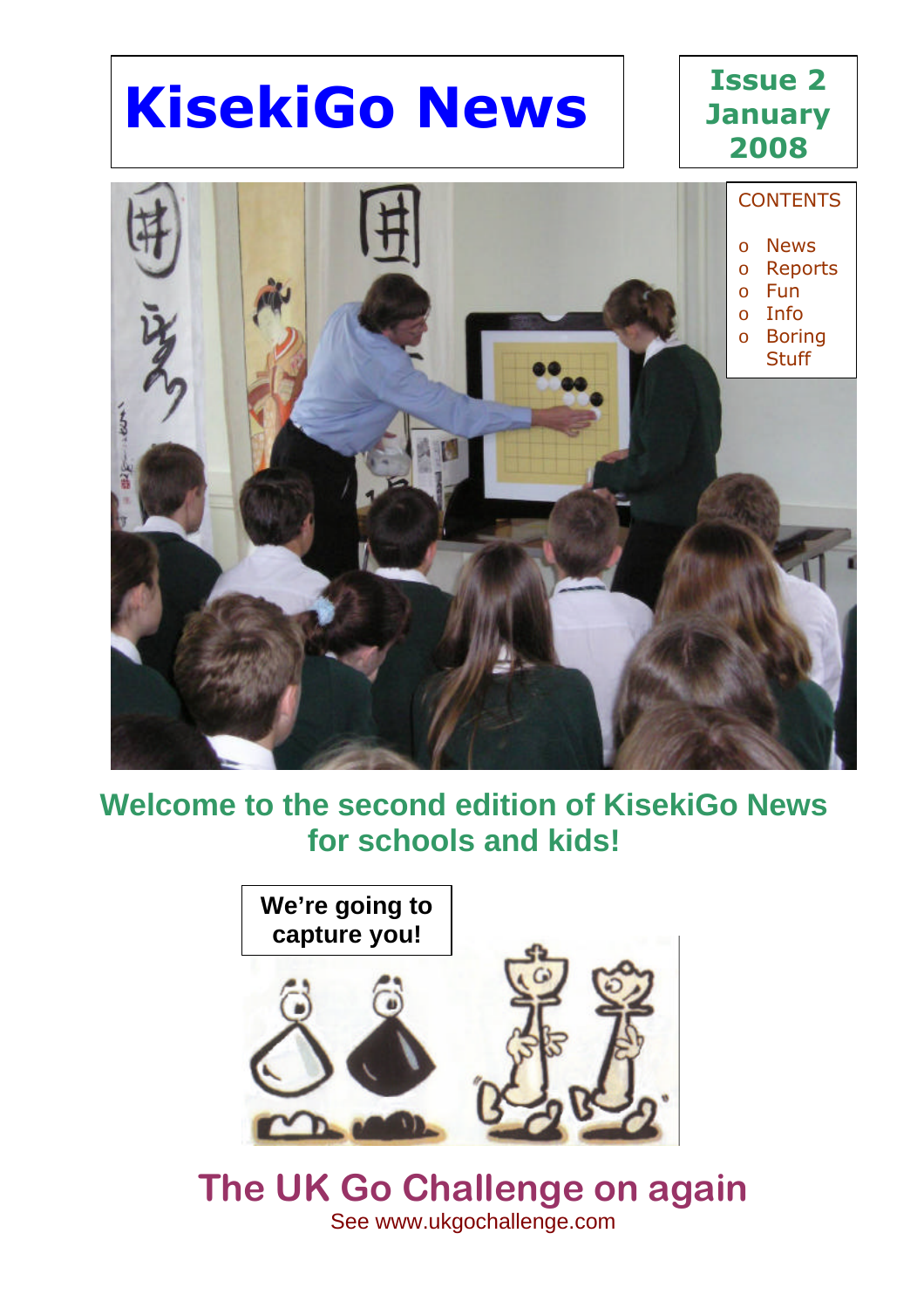# **Youth Grand Prix 2007**





 **Congrats to the winners:** 

**1. Will Brooks**

- **2. Ken Dackombe**
- **3. Matthew Hathrell**

### **Special Go Ban!**

This Go Ban (Go Board) is in a museum. You can find out what is special about it and where to find it by looking at britgo.org. What is there about Go in your local museum?



### **The British Youth Go Championship**

**March 16th 2008 Aston in Birmingham See www.britgo.org for details**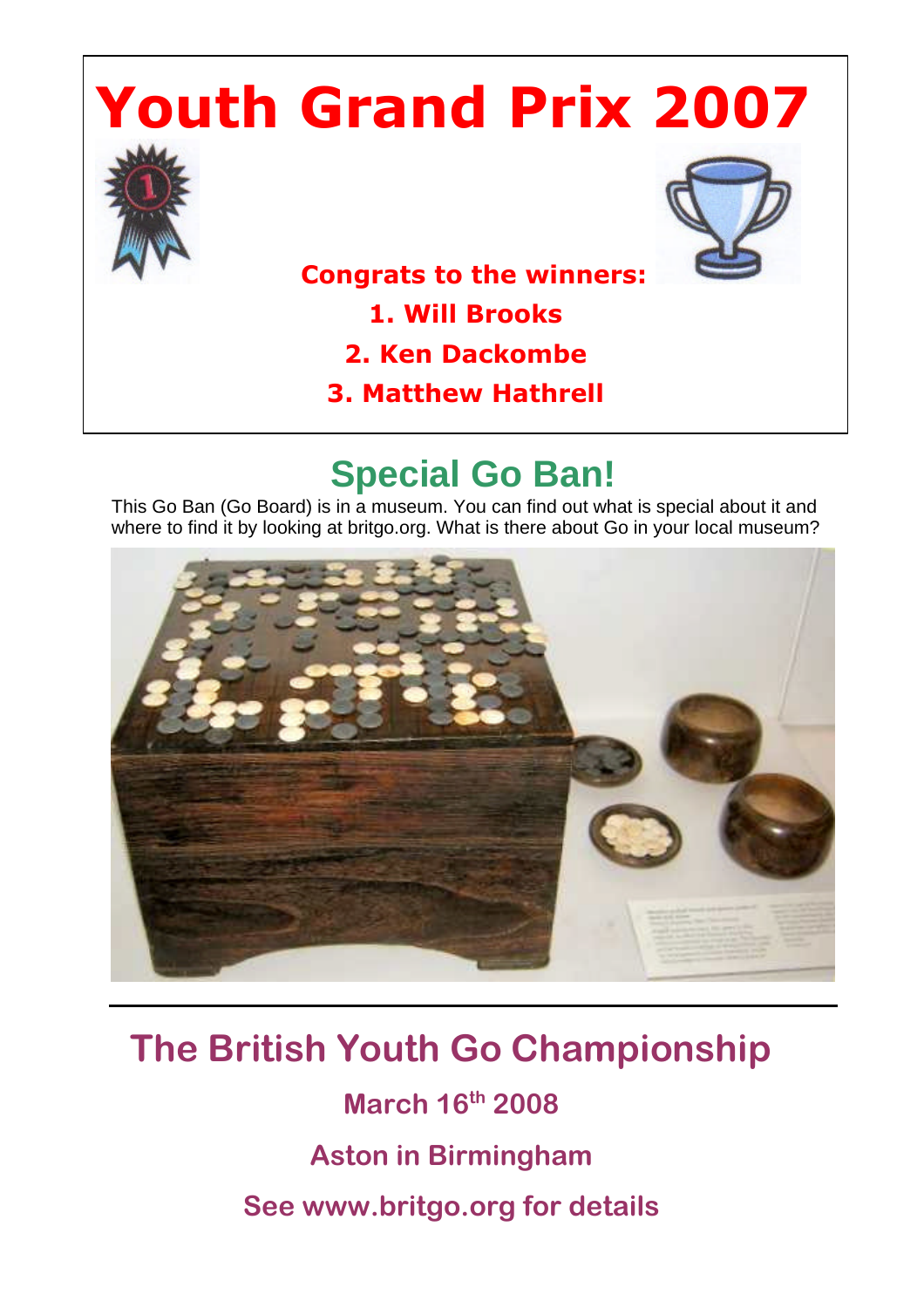## Go online

A cool way to play without leaving home is to play online. KGS is the Go server most often used (see gokgs.com), but there are other good ones – check them out. After the summer there will probably be a British online youth championship – watch out for details.



**Boring Stuff (For Teachers)** British Go Association - Youth Services

Here is a list of some of the things which the British Go Association does for junior players and school clubs. If you are interested in any of these, please get in touch with your local BGA Youth Representative, or else the Youth Development Officer, or if our information on you needs changing.

- **\*** The BGA Education Officer can organise Go workshops. These workshops are popular and have introduced Go to nearly 20000 children and adults. For more information contact Peter Wendes - www.zenmachine.co.uk
- **\*** The Schools Go League is played on using the Schools' Internet Go server SIG (www.archduke.demon.co.uk/goserver.html). Contact League organiser Mike Lynn at michael.lynn@keaston.bham.sch.uk.
- **\*** Both the BGA website junior section www.britgo.org/junior and the /youth section for organisers have lots of information about Go in the UK.
- **\*** The BGA can usually find local Go players to visit your Go clubs.
- **\*** The BGA has produced a series of puzzle sheets to help juniors to improve. There are certificates for players who complete each of the three levels. See www.britgo.org/junior/improve.html.
- **\*** The BGA can also issue grading certificates to juniors who achieve particular kyu grades.
- **\*** Juniors who are serious about improving their Go can take part in the Shodan Challenge (www.britgo.org/events/shodan/). They will be assigned a strong player who will help them to improve.
- **\*** Juniors who have performed well in tournaments are offered professional lessons as part of a BGA mentoring scheme.
- **\*** At www.britgo.org/junior/emailgroup.html you can see information about the BGA's Youth Go email list.
- **\*** Of course all the other BGA services for members are available for School Clubs that become members.

## UK Go **Challenge** 2007

Last year we had the fourth UK Go Challenge.

The finals were in Cambridge in July.

On the left you will see Matthew Hathrell from Coventry playing Ken Dackombe from Kent. They won the boys under-16 and under-12 prizes. Ken's sister Kay also won the girls under-18. Read about their trip to Japan on the back page.

Top schools were Wellington, Somerset, and London Mead, Burgess Hill.

A record 53 young players took part in the finals. They mostly qualified at 10 school heats, but you could play too if there was no heat at your school.

Don't miss the fun this year!

#### **Why was the 9x9 Go Ban fed up? Because he was a little board!**